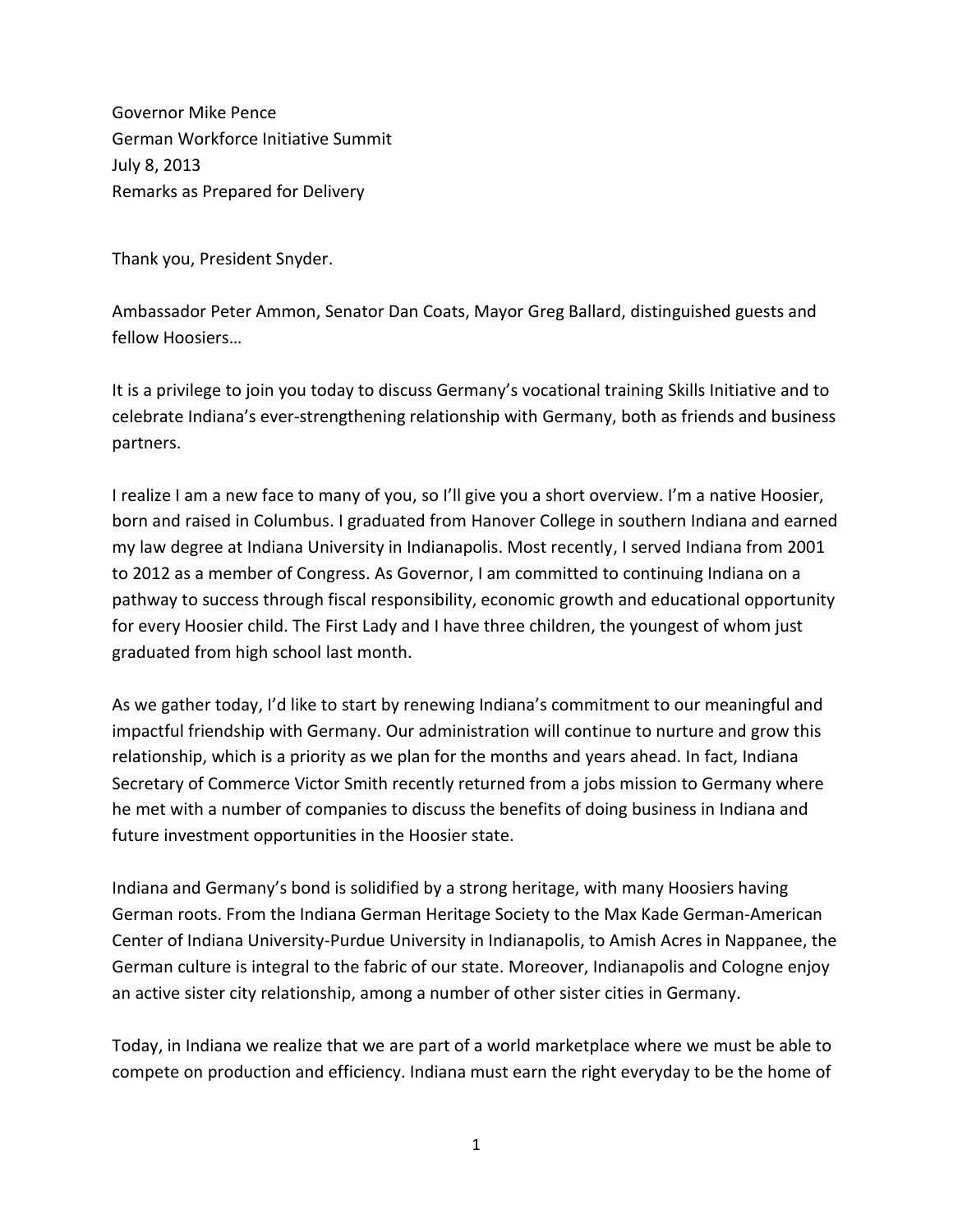prominent international companies like Cummins, WellPoint and Eli Lilly, just to name a few, and German companies like Bayer Healthcare, Siemens, Knauf Insulation and Zentis.

We do that by offering a low cost of living, a culture of innovation, tremendous transportation infrastructure, right-to-work status and low-tax policies, including the recent passage of the largest state tax cut in Indiana history.

The Hoosier State is ranked in the top eight for 2012 Gross Domestic Product growth and is one of nine states that now have triple-A credit ratings from all three agencies. According to the U.S. Department of Commerce's National Trade Database, Indiana exported \$2.15 billion of merchandise, the 7<sup>th</sup> most of any state, to Germany in 2012. And since 2005, the IEDC has had more than 5,000 job commitments and nearly \$1 billion in capital investment from more than 30 German-owned companies, among them PMG Indiana Corporation, Kiel NA, KTR Corporation, and ThyssenKrupp Presta Terre Haute.

As a state, we have the highest per capital manufacturing industry employment in the nation. However, our manufacturing landscape is no longer dominated by the assembly line and use of simple tools. The sector is high-tech, ever-changing and fast-growing. The jobs demand the mastery of new techniques and processes.

We realize that a location's biggest selling point will always be the skills of its workforce. A highly skilled workforce will make Indiana more competitive for investment and opportunities on the world stage.

Companies must foresee and adapt to the changing needs of their consumers. Likewise, Indiana needs to look at its workforce and adapt it to address the challenges both our employers and employees face.

I have long believed that making career education a priority and ensuring that every Hoosier is career ready are key factors to moving our state's economy forward. And I'm pleased to share that during this last legislative session, the General Assembly and our Administration took steps to make these goals a reality.

From kindergarten to college, we have improved education in ways that will help the next generation succeed. We have given parents more opportunities to send their children to the school that works best for them. We've rewarded high-performing schools and teachers with increased flexibility. We have made a significant investment in successful dropout prevention programs to ensure that our kids finish high school. We've given college students new funding options, and we've made it easier for them to graduate on time. And we came together, across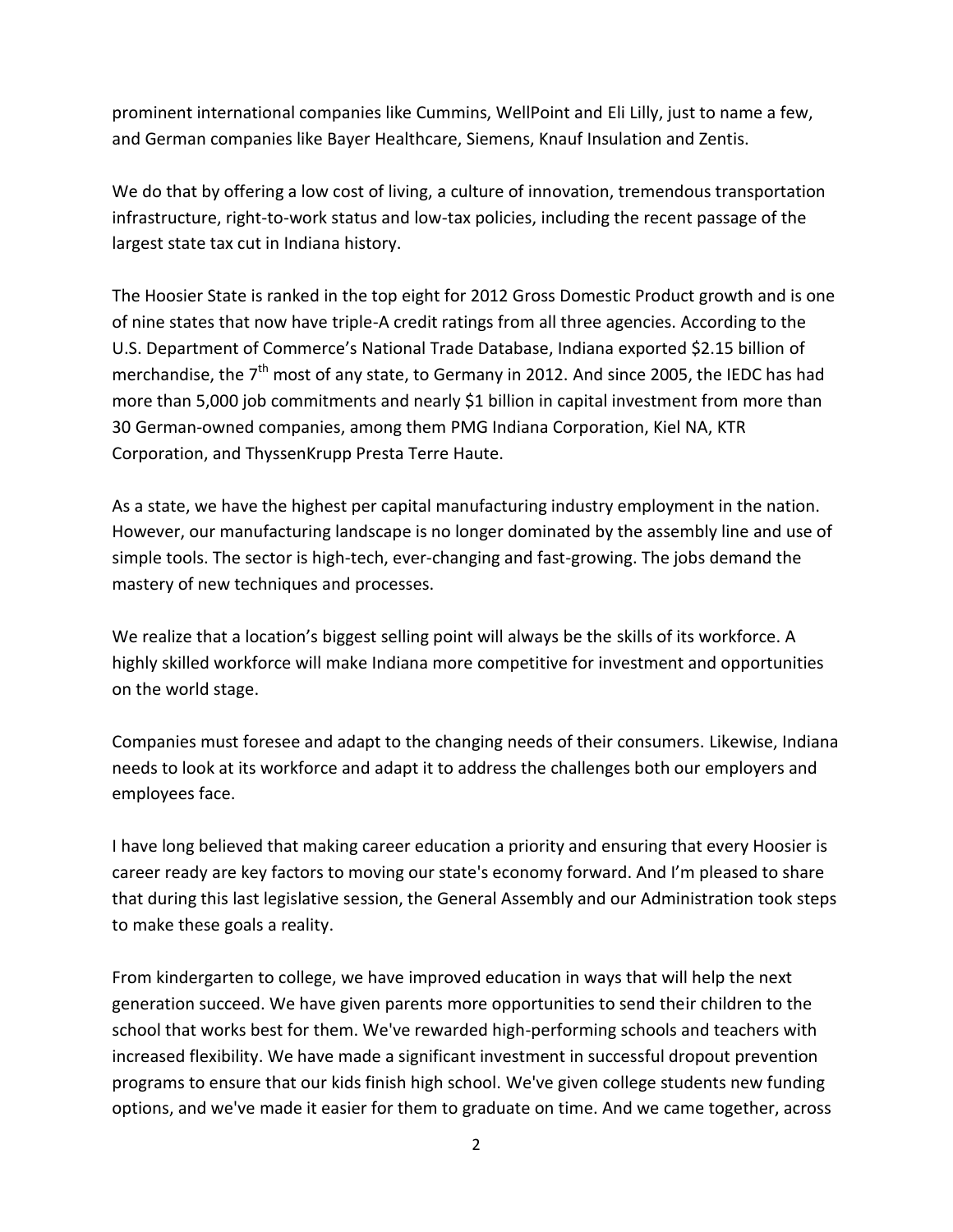party lines, to make sure our schools work for all our kids by taking a historic step toward making career and technical education a priority in every high school in Indiana.

Our state is poised to make sure our kids are more prepared than ever for the jobs of tomorrow. By addressing the skills gap that exists in our state, we have already put workforce development at the center of economic development in Indiana. We realize that in order to maintain our competitive edge as a state that works for business, our efforts to equip Hoosier workers with the next generation skills companies demand is never finished.

That's why we look to Germany for further inspiration.

The German vocational training system, with its combination of classroom and business, theory and practice, learning and working, is recognized worldwide as a highly effective model for vocational training. The private and public sectors work hand-in-hand to develop a coherent curriculum and provide optimal training facilities—always bearing in mind the real-world requirements of business. The result is a workforce that is well qualified to succeed in an advanced economy.

A dedication to effective workforce training is imperative, and we look forward to partnering with Germany to use their highly successful training system as a model. In Indiana, we recognize that we have to become a world-class location where world-class companies will create world-class opportunities for world-class Hoosiers. The Hoosier State continues to have a sound stat sheet and it's easy to see why more and more international corporate leaders are recognizing Indiana's business-friendly culture.

When we combine our heritage of manufacturing excellence with a commitment to the workforce development requirements of tomorrow's careers, we have a formula for success that keeps Indiana on the cutting-edge of the future economy.

Over the course of the next four years, our goal is to make Indiana the state that works for all Hoosiers. From my very first day as Governor, I have said that jobs will be job one. We started by passing a jobs budget in the 2013 legislative session. Our budget is honestly balanced, funds priorities, including education and workforce development, holds the line on spending and saves for the future.

As a result, we are one of the only places in America where you can find taxes going down while funding for schools and roads goes up. You have to look long and hard for a state that generates surpluses as large as ours at the same time it puts more than \$1 billion back into the economy through tax relief.